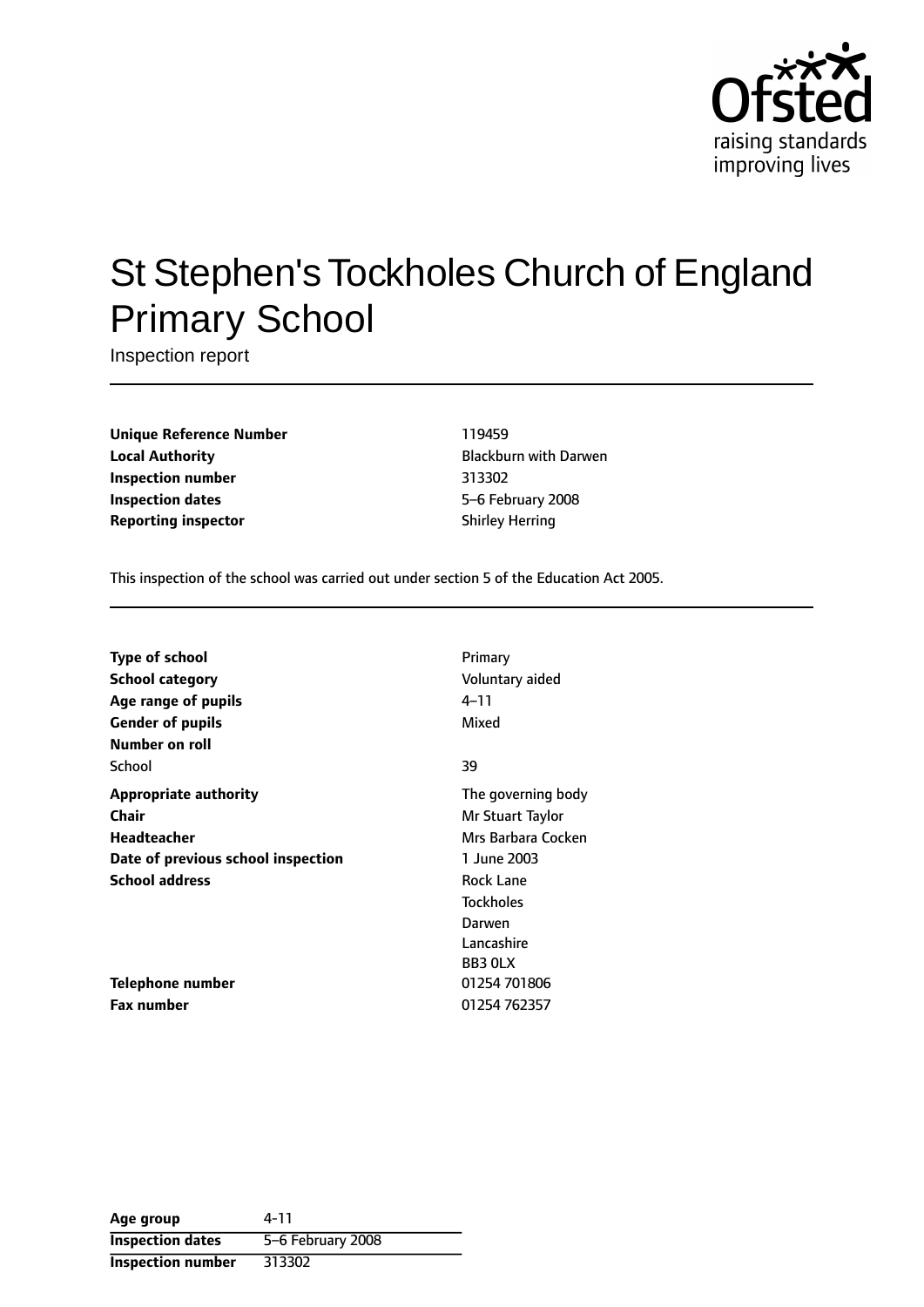© Crown copyright 2008

.

#### Website: www.ofsted.gov.uk

This document may be reproduced in whole or in part for non-commercial educational purposes, provided that the information quoted is reproduced without adaptation and the source and date of publication are stated.

Further copies of this report are obtainable from the school. Under the Education Act 2005, the school must provide a copy of this report free of charge to certain categories of people. A charge not exceeding the full cost of reproduction may be made for any other copies supplied.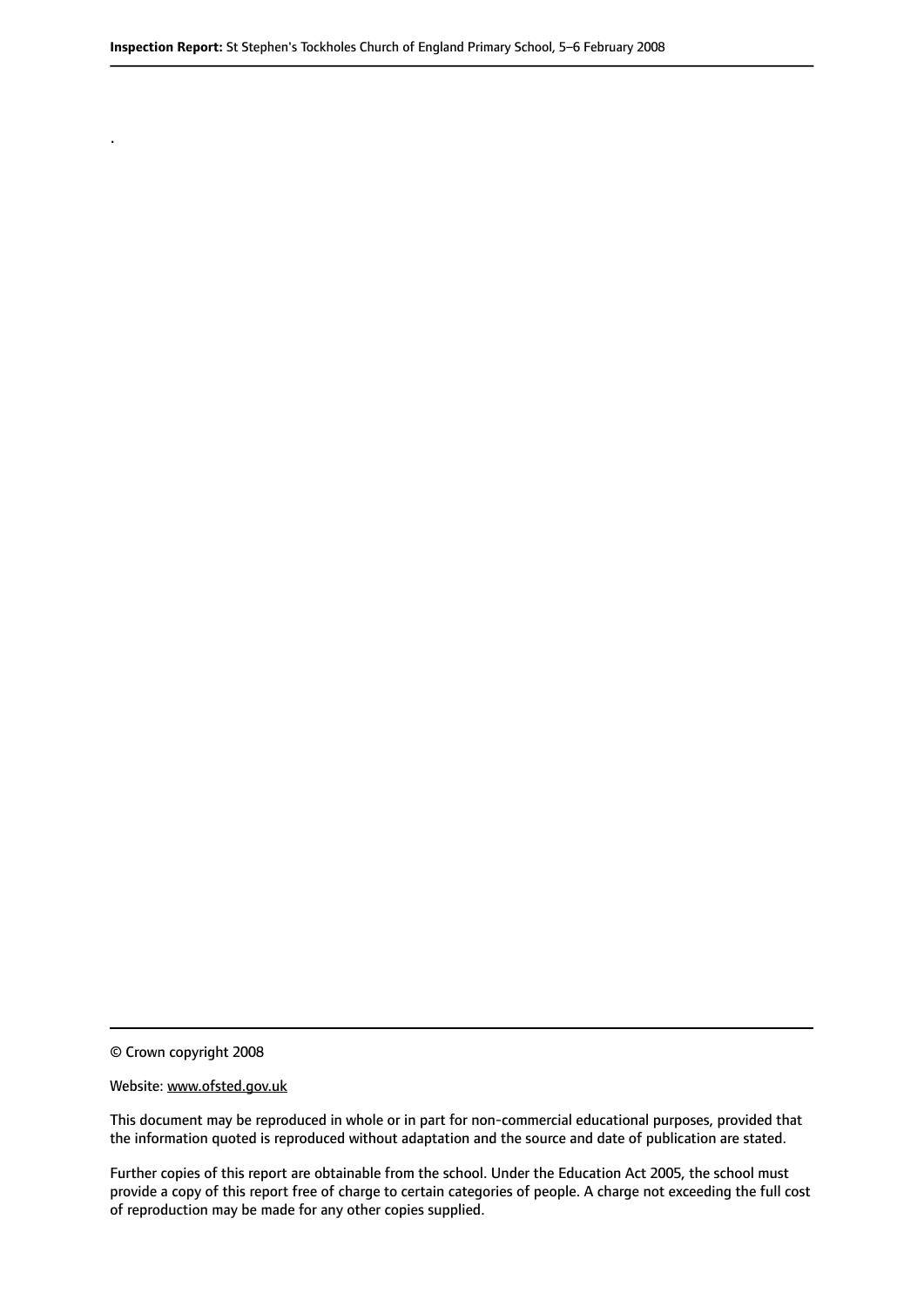# **Introduction**

The inspection was carried out by one Additional Inspector

#### **Description of the school**

This is a small school and all pupils are taught in mixed age classes. It takes pupils from a variety of social and economic backgrounds, not only from the village but also further afield. All pupils are from a White British background and the number of pupils with learning difficulties and/or disabilities is broadly average. The proportion entitled to free school meals is below average. A higher number of pupils than is usual start and leave the school other than at the normal times. There are close links with the church and parish and the school accepts students for initial teacher training.

#### **Key for inspection grades**

| Grade 1 | Outstanding  |
|---------|--------------|
| Grade 2 | Good         |
| Grade 3 | Satisfactory |
| Grade 4 | Inadequate   |
|         |              |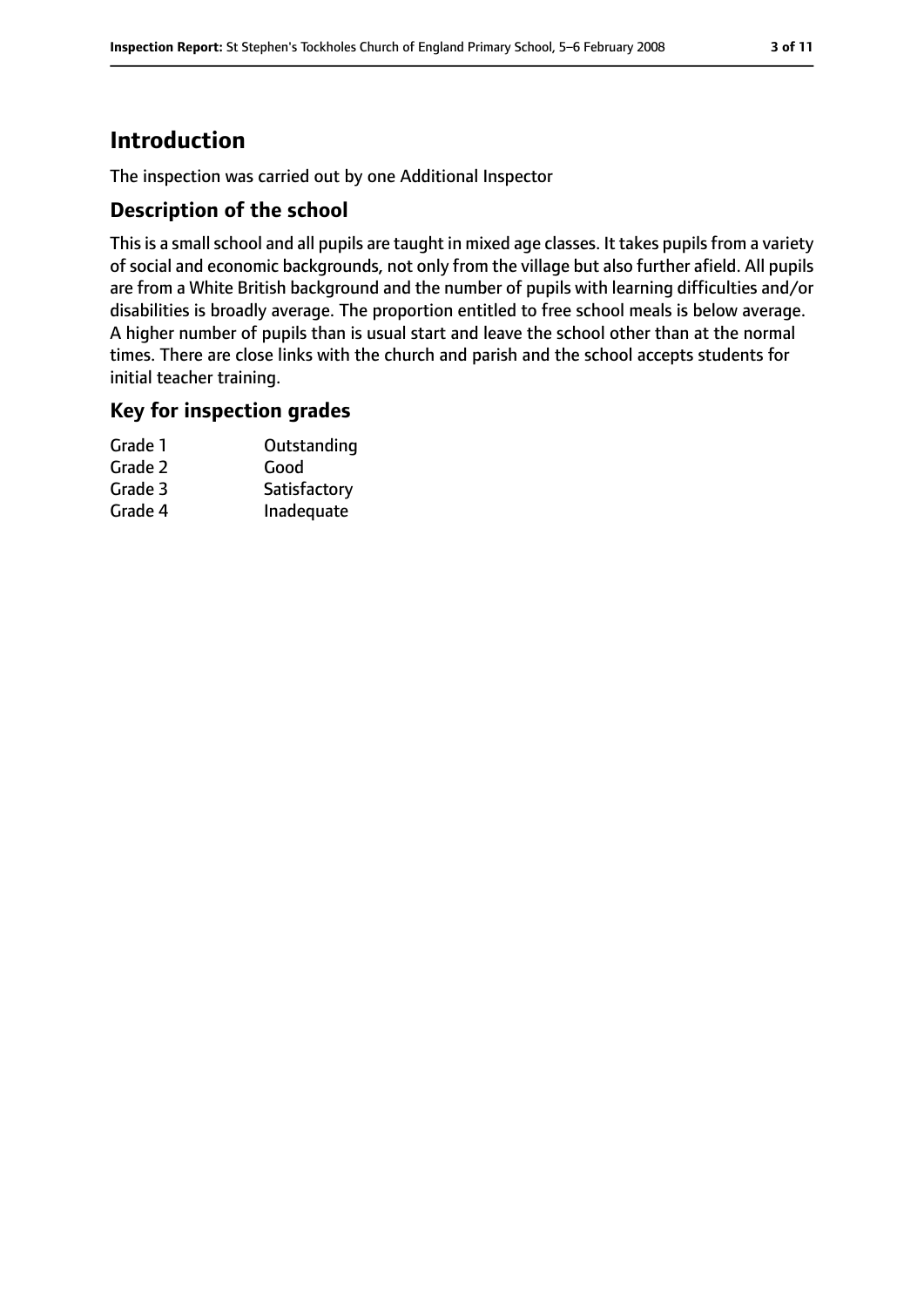# **Overall effectiveness of the school**

#### **Grade: 2**

This is a good school where parents feel confident that their children thrive in a 'supportive and encouraging' environment. Influenced by the school's Christian tradition, pupils' personal development is good and they behave well. Pupils say they enjoy coming to school and are keen to explore the attractive grounds. They feel safe because everyone gets on well with each other and they are confident that any rare problems are sorted out quickly. They are developing a good understanding of a healthy lifestyle through regular exercise and good quality, healthy food at lunchtime. They make a good contribution to the community by taking responsibilities in school and by participating in village activities such as the switching on of the Christmas lights. They have good opportunities to work together to prepare them well for the future. For example, pupils in Key Stage 1 worked in groups and took on the roles of gathering resources or chairing discussions when learning about light in science. Pupils' spiritual, moral and social development is good. However, despite some efforts to develop links with a school in a different locality, pupils are not yet suitably prepared for life in a culturally diverse society.

Pupils make good progress overall during their time in school and the majority of pupils achieve well. They enter the Reception class with skills that are broadly typical for their age and achieve standards in English and mathematics which are generally above average by the time they leave Year 6.

In the 2007 national assessments in Year 2 results were broadly average. Pupils made sound progress but more able pupils did not achieve as well as they could in reading, mathematics and science. In the 2007 national tests in Year 6 standards were above average in English and mathematics with an above average proportion of pupils achieving the higher levels. In science, however, some more able pupils did not achieve as well as they could. Pupils with learning difficulties and/or disabilities receive very good support and their achievement is good.

Teaching is good overall. Mixed age classes are generally well managed and most pupils achieve well. In some lessons, such as science, however, more able pupils are not sufficiently challenged and so they do not achieve as well as they can.

The emphasis on literacy and numeracy within a good curriculum has enabled pupils to reach a good standard in basic skills. The strong curriculum for personal, social and health education supports pupils' personal development. The level of care, guidance and support is good. Skilled teaching assistants are used effectively to provide good support in mixed age classes and for pupils with learning difficulties and/or disabilities. Work is well marked and pupils receive good guidance to help them improve. The school has established links with other agencies to provide specialist support when needed.

The school is led and managed well. The governing body give valued support to the headteacher. Decisions on allocation of funds are fully discussed and evaluated. The decision to employ specialist staff has led to an improvement in provision for music and Spanish.

The school demonstrates a sound capacity to improve. The school improvement plan clearly identifies areas for improvement. However, it has its limitations, as it lasts for just one year. The headteacher is aware of this and is currently seeking the views of staff, pupils, parents and governors in order to produce a longer term, more strategic plan for improvement.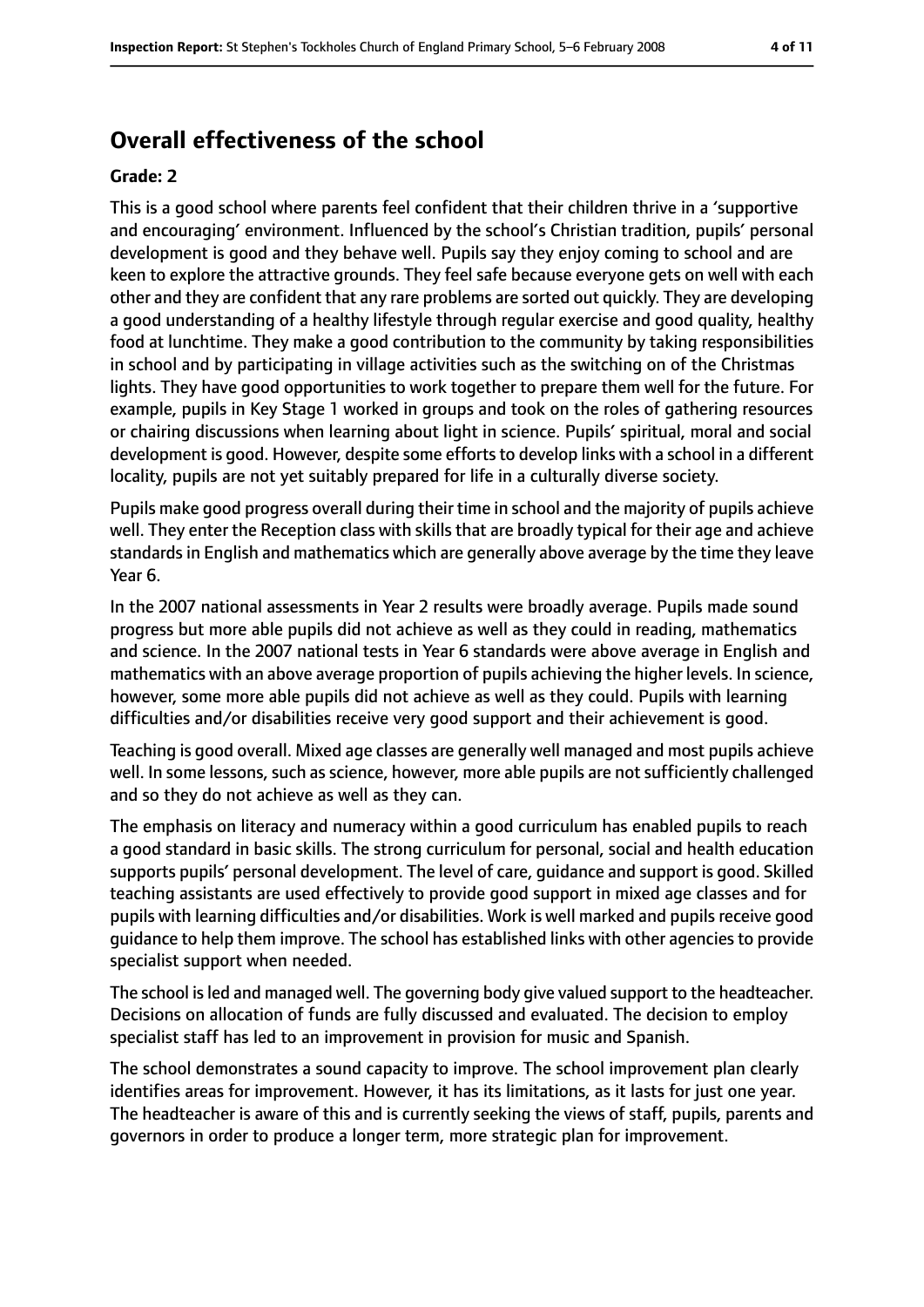## **Effectiveness of the Foundation Stage**

#### **Grade: 2**

Provision for children in the Foundation Stage is good. Children enter the Reception class with a range of skills that are broadly typical for their age. They make good progress because of good teaching, based on purposeful practical activities which show a good understanding of how young children learn. By the time they enter Year 1 most children have reached or exceeded the nationally recommended goals. As numbers are small, children are in a class with Year 1 and Year 2 pupils. However, the teacher is well supported by suitably trained staff so that Reception children experience a good range of activities that are appropriate to their age. The good induction arrangements before children startschool, the emphasis on developing personal and social skills and the good example of older pupils all help children settle quickly and develop good attitudes to school from an early age.

### **What the school should do to improve further**

- Raise the achievement of more able pupils in reading and mathematics in Key Stage 1 and in science throughout the school.
- Ensure learning activities in lessons provide sufficient challenge.
- Provide more opportunities to prepare pupils for life in a culturally diverse society.

# **Achievement and standards**

#### **Grade: 2**

In this small school it is difficult to make comparisons of standards from year to year. However, the school's records of assessments for individuals show that pupils make good progress during their time in school.

Pupils make steady progress in Key Stage 1 and reach broadly average standards. . More able pupils achieve well in writing but satisfactorily in reading, mathematics and science. This is because these pupils are not always suitably challenged.

By the end of Year 6 standards are generally above average in English and mathematics and pupils achieve well, including more able pupils. This is due in part to the close attention pupils receive in the mornings when pupils are taught in smaller groups for these subjects. Standards in science were average and more able pupils do not achieve as well as they can. Pupils with learning difficulties and/or disabilities receive very good support and they achieve well.

# **Personal development and well-being**

#### **Grade: 2**

The pupils respond well to the Christian values that underpin the school's work. They work well together and their behaviour is good. One parent remarked on the 'wonderful personal confidence' displayed by the pupils. Spiritual, moral and social development is good. However, despite past efforts by the school, the pupils who are all White British, are not fully prepared for life in a culturally diverse society.

Pupils say they enjoy school and particularly the opportunities to use the school's extensive grounds for sports and other activities. They feel safe because everyone is friendly. If there is a problem they are clear it can be quickly sorted out by themselves or by talking to an adult. Pupils really appreciate the introduction of healthy lunches which is also shown by those who bring their own packed lunch. Pupils' contribution to the community is developing quickly.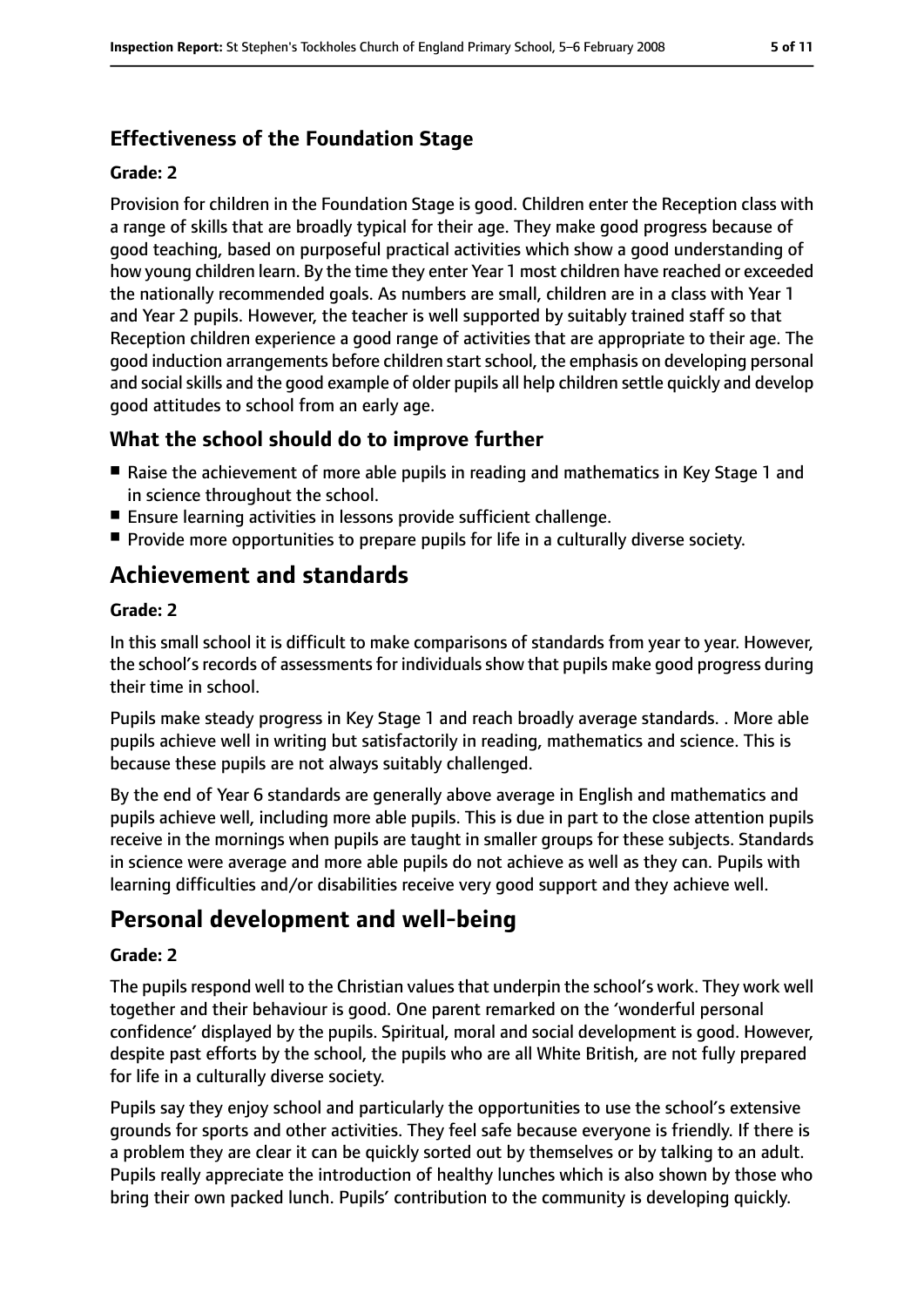There are close links with the church where they enjoy participating in services such as Christingle and they invite village residents to the Christmas productions. In school they take on responsibilities as Road Officers and some are currently organising a disco for fellow pupils. Pupils' good level of literacy and numeracy skills and the opportunities to work together prepare them well for the future. Pupils concentrate well in class and participate in practical activities enthusiastically. However, work in their books is sometimes untidy. Attendance is satisfactory.

# **Quality of provision**

#### **Teaching and learning**

#### **Grade: 2**

Teaching is good overall. Mixed age classes are well managed and pupils learn well. In all lessons there is a good emphasis on the school's priority on developing speaking and listening skills, which is also helping to improve their writing. This was seen in Key Stage 1 when pupils were required to record and listen to their sentence and make improvements before writing it down. However, in some lessons, for example in science, tasks are too directed so that more able pupils are not suitably challenged to enable them to achieve as well as they can. The school's decision to deploy the skilled support staff to specific classes has fostered good teamwork and helped to improve learning, particularly for lower attaining pupils. Marking is generally useful in helping pupils to improve.

### **Curriculum and other activities**

#### **Grade: 2**

The curriculum is good overall. There is a strong emphasis on literacy and numeracy, in specific lessons and in other subjects, which enables pupils to achieve a good standard. Whilst there is appropriate coverage of the science curriculum overall, there can be long gaps before revisiting an aspect, particularly in Key Stage 1, so pupils can find it difficult to remember and make links with previous learning. Work is well planned to meet the needs of pupils with learning difficulties and/or disabilities, so they achieve well. There are good opportunities for pupils to use and develop skills in information and communication technology across the curriculum. The school benefits from the contribution of skilled volunteers to enhance its provision and provide an extensive range of additional activities to promote health and enjoyment. The decision by the school to employ a part-time music teacher has enriched the creative curriculum. The strong provision for personal, social and health education has had a good impact on pupils' personal development.

### **Care, guidance and support**

#### **Grade: 2**

The school provides a good level of care, guidance and support. Parents are overwhelmingly appreciative of the individual attention the school provides. Several parents commented that pupils who had experienced some difficulty in the past in other schools, settled quickly into the supportive atmosphere at St Stephen's. Governors work with the headteacher in ensuring that all the recommended procedures for safeguarding pupils are in place and rigorously applied. Skilled teaching assistants are used effectively to provide good support in mixed age classes and for pupils with learning difficulties and/or disabilities. The use of support to challenge more able pupils is not so well developed. Regular assessments are used well to set individual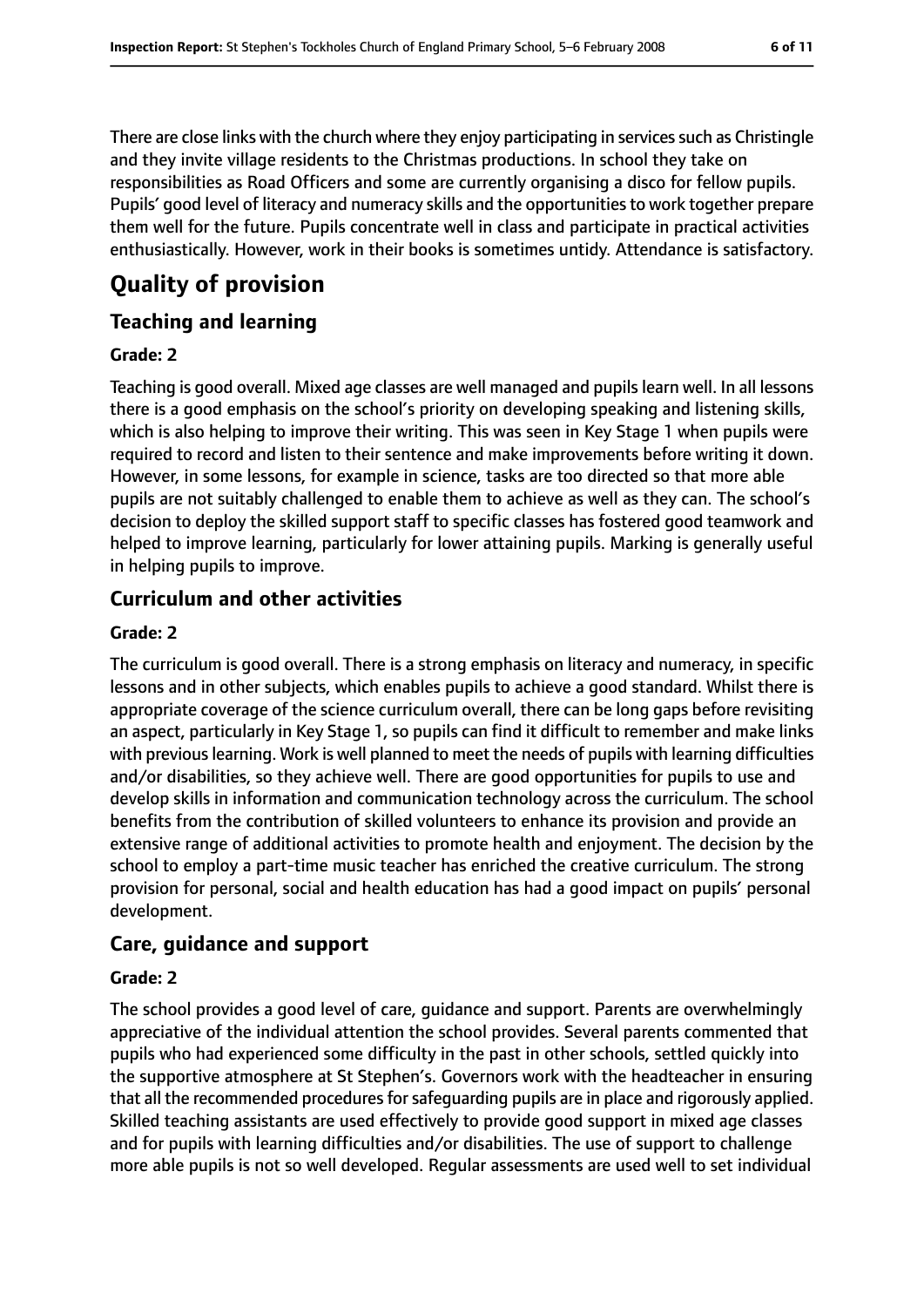targets so pupils are clear about what they need to do to improve. This has contributed to their good progress.

# **Leadership and management**

#### **Grade: 2**

The school is led and managed well. There is a strong sense of teamwork in this small school; for example, staff plan the curriculum together under the clear leadership of the headteacher. The school's accurate evaluation of its work is used well to plan improvements so that pupils can reach challenging targets. The focus on writing since the last inspection has helped to raise standards. The school has recently identified science as an area for development, though actions to improve standards are not yet fully developed. The governing body has a good understanding of the needs of the school and provides good support for the headteacher. For example, the budgetary implications for employing a specialist music teacher were fully discussed, agreed and evaluated and have been effective in enriching the curriculum and learning. The school provides good value for money.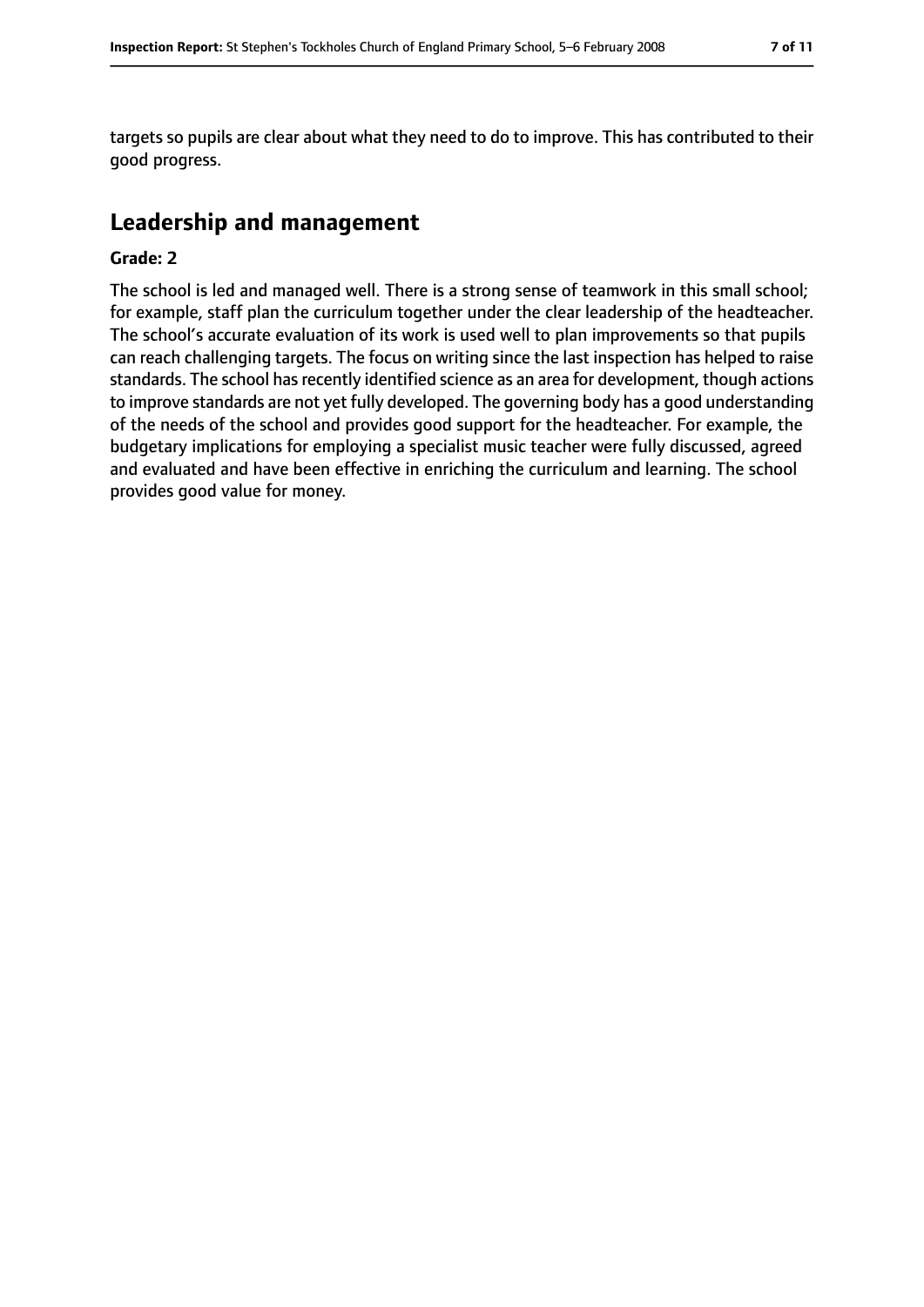**Any complaints about the inspection or the report should be made following the procedures set out in the guidance 'Complaints about school inspection', which is available from Ofsted's website: www.ofsted.gov.uk.**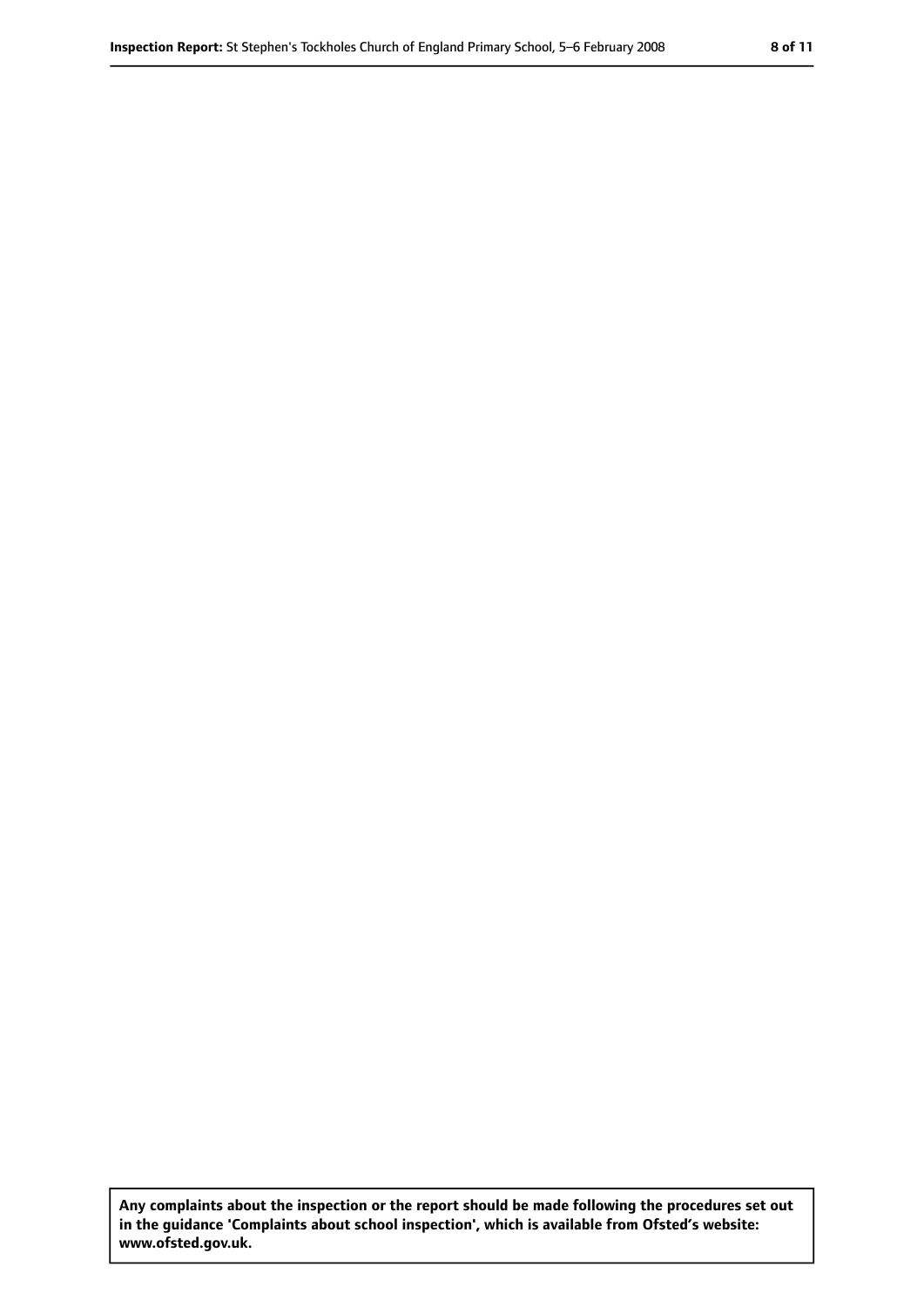# **Inspection judgements**

| $\degree$ Key to judgements: grade 1 is outstanding, grade 2 good, grade 3 satisfactory, and | School         |
|----------------------------------------------------------------------------------------------|----------------|
| arade 4 inadequate                                                                           | <b>Overall</b> |

#### **Overall effectiveness**

| How effective, efficient and inclusive is the provision of education, integrated<br>care and any extended services in meeting the needs of learners? |     |
|------------------------------------------------------------------------------------------------------------------------------------------------------|-----|
| Effective steps have been taken to promote improvement since the last<br>inspection                                                                  | Yes |
| How well does the school work in partnership with others to promote learners'<br>well-being?                                                         |     |
| The effectiveness of the Foundation Stage                                                                                                            |     |
| The capacity to make any necessary improvements                                                                                                      |     |

#### **Achievement and standards**

| How well do learners achieve?                                                                               |  |
|-------------------------------------------------------------------------------------------------------------|--|
| The standards <sup>1</sup> reached by learners                                                              |  |
| How well learners make progress, taking account of any significant variations between<br>groups of learners |  |
| How well learners with learning difficulties and disabilities make progress                                 |  |

#### **Personal development and well-being**

| How good is the overall personal development and well-being of the<br>learners?                                  |  |
|------------------------------------------------------------------------------------------------------------------|--|
| The extent of learners' spiritual, moral, social and cultural development                                        |  |
| The extent to which learners adopt healthy lifestyles                                                            |  |
| The extent to which learners adopt safe practices                                                                |  |
| How well learners enjoy their education                                                                          |  |
| The attendance of learners                                                                                       |  |
| The behaviour of learners                                                                                        |  |
| The extent to which learners make a positive contribution to the community                                       |  |
| How well learners develop workplace and other skills that will contribute to<br>their future economic well-being |  |

#### **The quality of provision**

| How effective are teaching and learning in meeting the full range of the<br>learners' needs?          |  |
|-------------------------------------------------------------------------------------------------------|--|
| How well do the curriculum and other activities meet the range of needs<br>and interests of learners? |  |
| How well are learners cared for, guided and supported?                                                |  |

#### **Annex A**

 $^1$  Grade 1 - Exceptionally and consistently high; Grade 2 - Generally above average with none significantly below average; Grade 3 - Broadly average to below average; Grade 4 - Exceptionally low.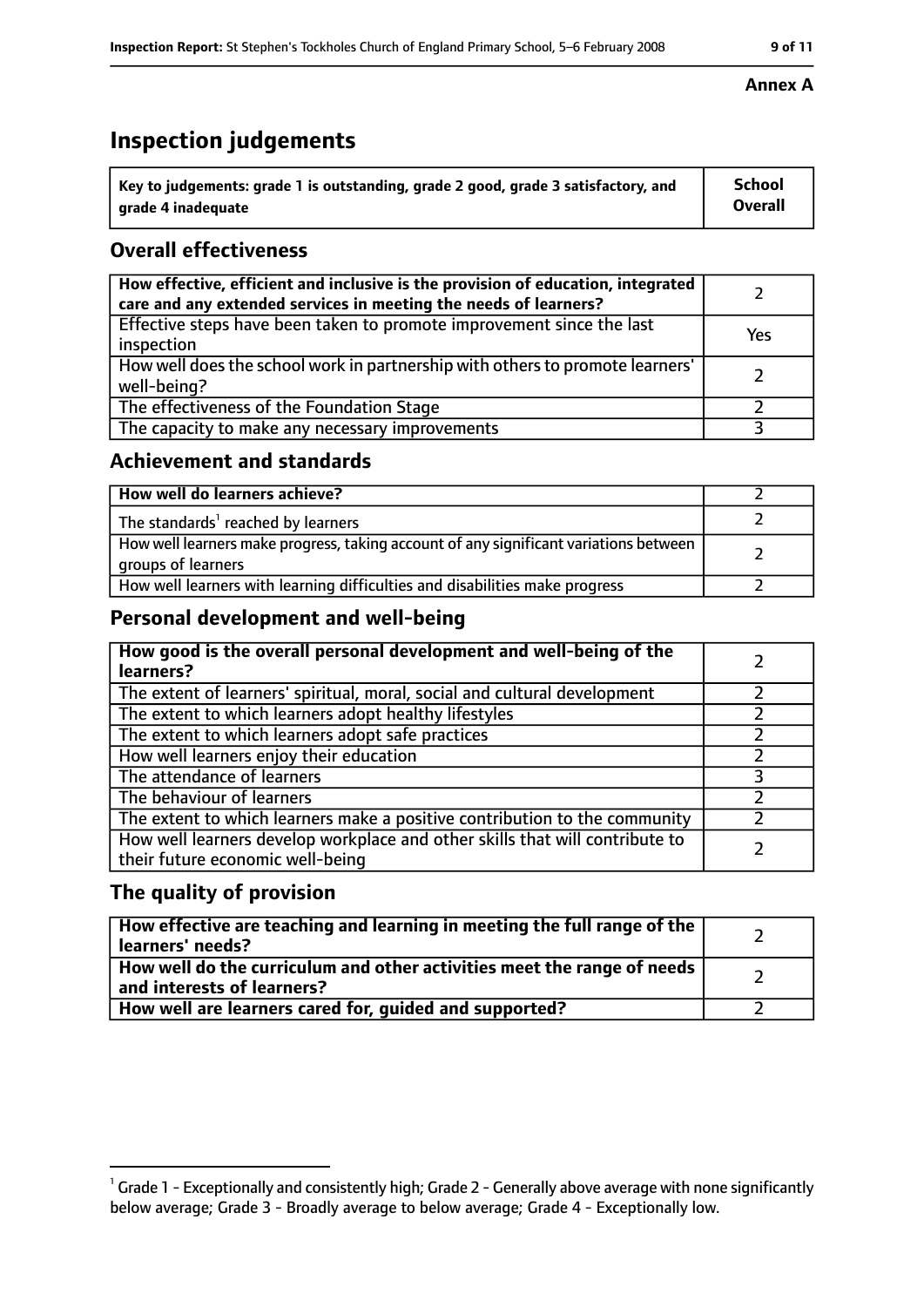#### **Annex A**

# **Leadership and management**

| How effective are leadership and management in raising achievement<br>and supporting all learners?                                              |     |
|-------------------------------------------------------------------------------------------------------------------------------------------------|-----|
| How effectively leaders and managers at all levels set clear direction leading<br>to improvement and promote high quality of care and education |     |
| How effectively leaders and managers use challenging targets to raise standards                                                                 |     |
| The effectiveness of the school's self-evaluation                                                                                               |     |
| How well equality of opportunity is promoted and discrimination tackled so<br>that all learners achieve as well as they can                     |     |
| How effectively and efficiently resources, including staff, are deployed to<br>achieve value for money                                          |     |
| The extent to which governors and other supervisory boards discharge their<br>responsibilities                                                  |     |
| Do procedures for safeguarding learners meet current government<br>requirements?                                                                | Yes |
| Does this school require special measures?                                                                                                      | No  |
| Does this school require a notice to improve?                                                                                                   | No  |